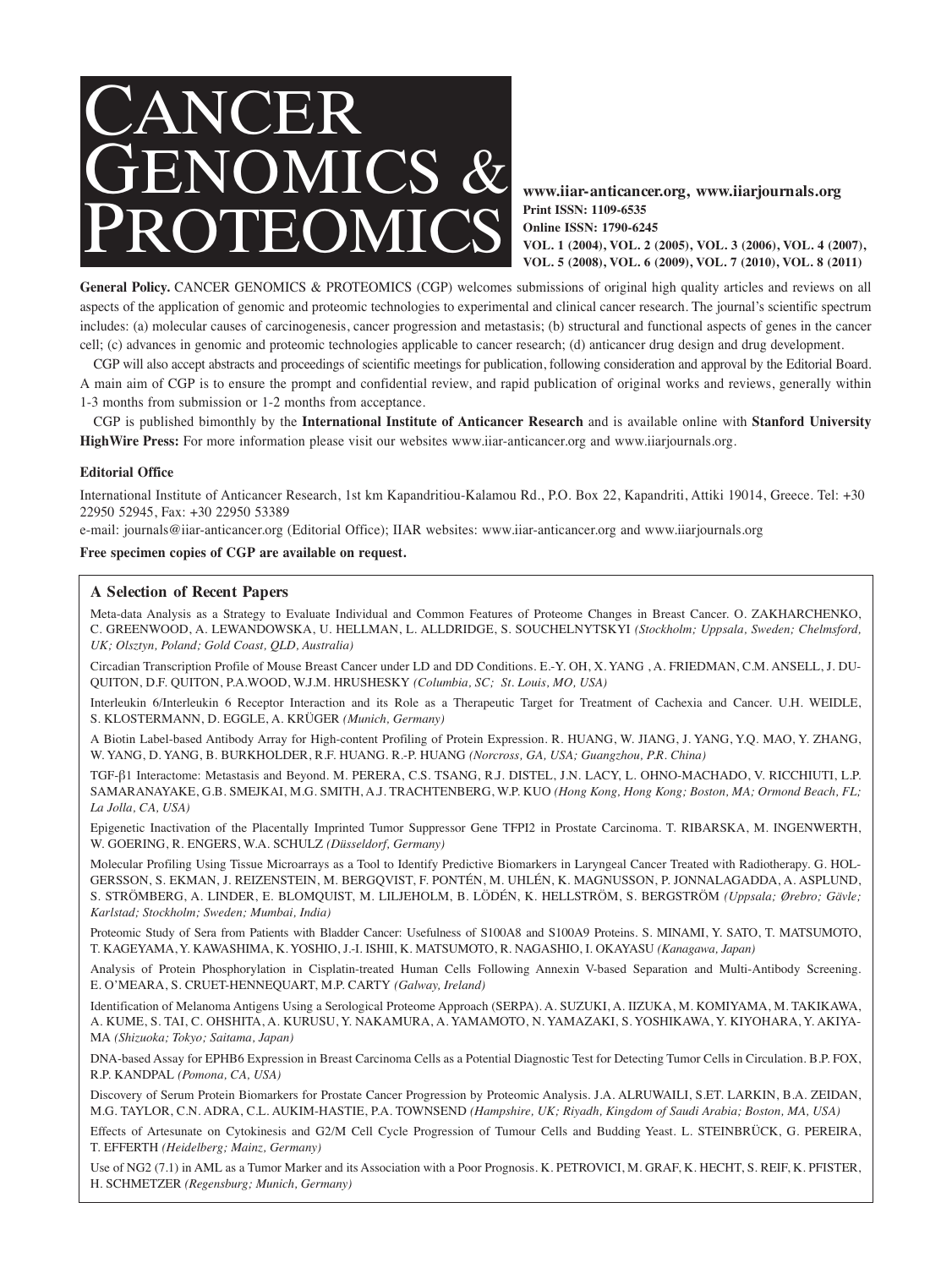## **Instructions to Authors**

*General Policy.* ANTICANCER RESEARCH (AR) will accept original high quality works and reviews on all aspects of experimental and clinical cancer research. The Editorial Policy suggests that priority will be given to papers advancing the understanding of cancer causation, and to papers applying the results of basic research to cancer diagnosis, prognosis, and therapy. AR will also accept the following for publication: (a) Abstracts of scientific meetings on cancer, following consideration and approval by the Editorial Board; (b) Announcements of meetings related to cancer research; (c) Short reviews (of approximately 120 words) and announcements of newly received books and journals related to cancer, and (d) Announcements of awards and prizes.

The principal aim of AR is to provide for the prompt publication of original works of high quality, generally within 1-2 months from final acceptance. Manuscripts will be accepted on the understanding that they report original unpublished works on the cancer problem that are not under consideration for publication by another journal, and that they will not be published again in the same form. All material submitted to AR will be subject to review, when appropriate, by two members of the Editorial Board and by one suitable outside referee. The Editors reserve the right to improve manuscripts on grammar and style.

The Editors and Publishers of AR accept no responsibility for the contents and opinions expressed by the contributors. Authors should warrantee due diligence in the creation and issuance of their work.

*NIH Open Access Policy.* The journal acknowledges that authors of NIH funded research retain the right to provide a copy of the final manuscript to the NIH four months after publication in ANTICANCER RESEARCH, for public archiving in PubMed Central.

*Copyright.* Once a manuscript has been published in ANTICANCER RESEARCH, which is a copyrighted publication, the legal ownership of all published parts of the paper has passed from the Author(s) to the journal. Material published in the journal may not be reproduced or published elsewhere without written consent of the Managing Editor.

*Format.* Two types of papers may be submitted: (i) Full papers containing completed original work, and (ii) short papers. Additionally, the Editors may invite review articles concerning fields of recognisable progress. Papers should contain all essential data in order to make the presentation clear. Reasonable economy should be exercised with respect to the number of tables and illustrations used. Papers should be written in clear, concise English. Spelling should follow that given in the "Shorter Oxford English Dictionary".

*Manuscripts*. Submitted manuscripts should not exceed fourteen (14) pages (approximately 250 words per double - spaced typed page), including abstract, text, tables, figures, and references (corresponding to 4 printed pages). Papers exceeding four printed pages will be subject to excess page charges. All manuscripts should be divided into the following sections:

(a) First page including the title of the presented work [not exceeding fifteen (15) words], full names and full postal addresses of all Authors, name of the Author to whom proofs are to be sent, key words, an abbreviated running title, an indication "clinical", "epidemiological", or "experimental" study, and the date of submission. (Note: The order of the Authors is not necessarily indicative of their contribution to the work. Authors may note their individual contribution(s) in the appropriate section(s) of the presented work); (b) Abstract not exceeding 150 words, organized according to the following headings: Background/Aim - Materials and Methods/Patients and Methods - Results - Conclusion; (c) Introduction; (d) Materials and Methods/Patients and Methods; (e) Results; (f) Discussion; (g) Acknowledgements; (h) References. All pages must be numbered consecutively. Footnotes should be avoided. Review articles may follow a different style according to the subject matter and the Author's opinion. Review articles should not exceed 35 pages (approximately 250 words per double-spaced typed page) including all tables, figures, and references.

*Figures.* All figures (whether photographs or graphs) should be clear, high contrast, glossy prints of the size they are to appear in the journal: 8.00 cm (3.15 in.) wide for a single column; 17.00 cm (6.70 in.) for a double column; maximum height: 20.00 cm (7.87 in.). Graphs must be submitted as photographs made from drawings and must not require any artwork, typesetting, or size modifications. Symbols, numbering and lettering should be clearly legible. The number and top of each figure must be indicated on the reverse side. Original karyotypes and photographs should be provided wherever possible, and not photographic copies. Colour plates are charged.

*Tables.* Each table should be submitted on a separate page, typed double-spaced. Tables should be numbered with Roman numerals and should include a short title.

*Nomenclature and Abbreviations.* Nomenclature should follow that given in "Chemical Abstracts". Standard abbreviations will be preferable. If a new abbreviation is used, it must be defined at its first usage.

*References.* Citations for the reference sections of submitted works should follow the standard form of "Index Medicus" and must be numbered consecutively. In the text, references should be cited by number. Examples: 1 Sumner AT: The nature of chromosome bands and their significance for cancer research. Anticancer Res 1: 205-216, 1981. 2 McGuire WL and Chamnes GC: Studies on the oestrogen receptor in breast cancer. In: Receptors for Reproductive Hormones (O' Malley BW, Chamnes GC (eds.). New York, Plenum Publ Corp., pp 113-136, 1973.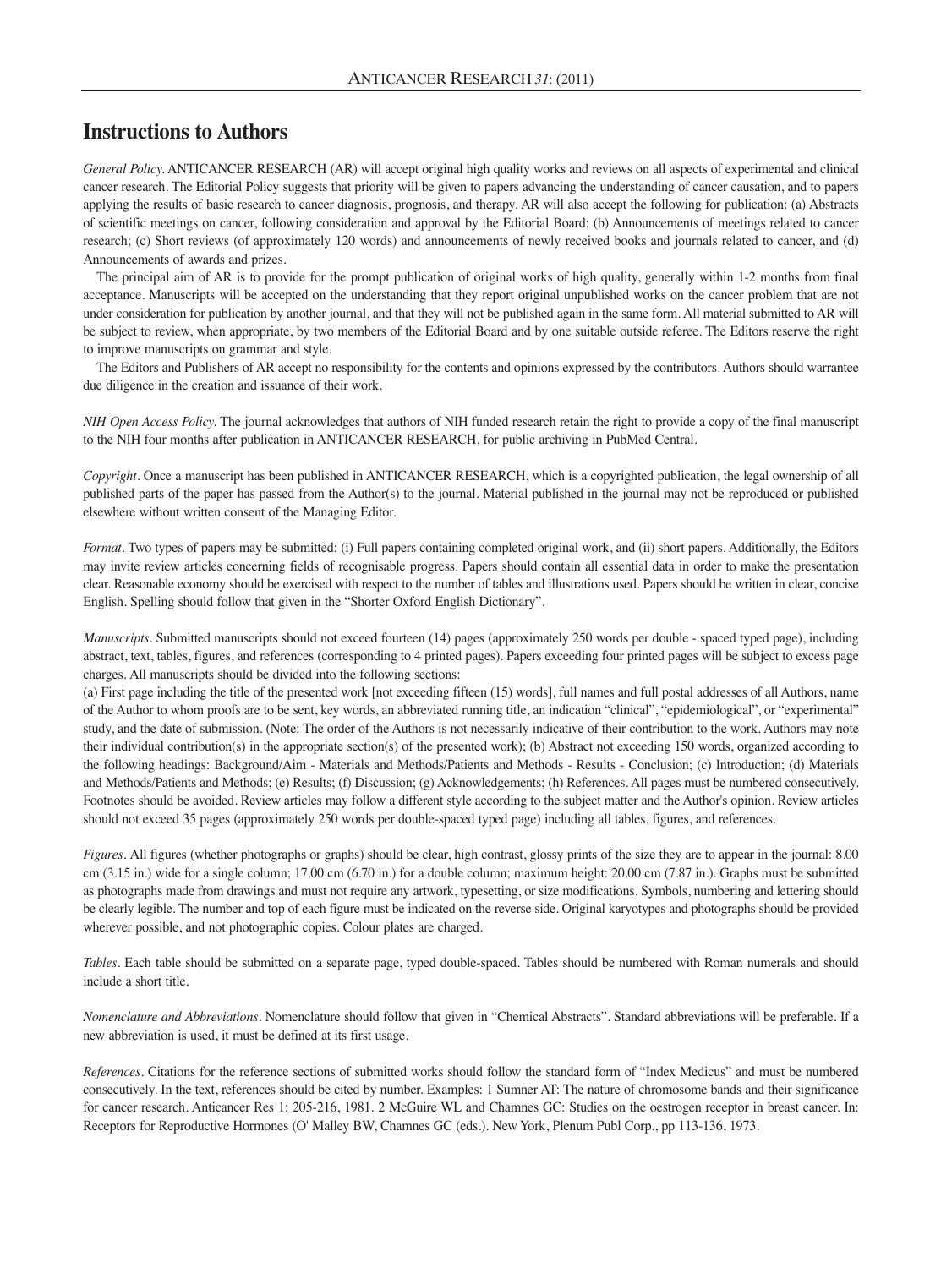*Clinical Trials.* Authors of manuscripts describing clinical trials should provide the appropriate clinical trial number in the correct format in the text.

For International Standard Randomised Controlled Trials (ISRCTN) Registry (a not-for-profit organization whose registry is administered by Current Controlled Trials Ltd.) the unique number must be provided in this format: ISRCTNXXXXXXXX (where XXXXXXXX represents the unique number, always prefixed by "ISRCTN"). Please note that there is no space between the prefix "ISRCTN" and the number. Example: ISRCTN47956475.

For Clinicaltrials.gov registered trials, the unique number must be provided in this format: NCTXXXXXXXX (where XXXXXXXX represents the unique number, always prefixed by 'NCT'). Please note that there is no space between the prefix 'NCT' and the number. Example: NCT00001789.

*Submission of Manuscripts.* Follow the Instructions to Authors regarding the format of your manuscript and references. There are 3 ways to submit your article (NOTE: Please use only one of the 3 options. Do not send your articles twice.):

1. To submit your article online please visit: IIAR-Submissions (http://www.iiar-anticancer.org/submissions/login.php)

- 2. You can send your article via e-mail to journals@iiar-anticancer.org. Please remember to always indicate the name of the journal you wish to submit your paper. The text should be sent as a Word document (\*doc) attachment. Tables, figures and cover letter can also be sent as e-mail attachments.
- 3. You can send the manuscript of your article via regular mail in a USB stick, DVD, CD or floppy disk (including text, tables and figures) together with three hard copies of your manuscript to the following address:

John G. Delinassios International Institute of Anticancer Research (IIAR) Editorial Office of ANTICANCER RESEARCH, IN VIVO, CANCER GENOMICS and PROTEOMICS. 1st km Kapandritiou-Kalamou Road P.O. Box 22, GR-19014 Kapandriti, Attiki **GREECE** 

Submitted articles will not be returned to Authors upon rejection.

*Galley Proofs.* Unless otherwise indicated, galley proofs will be sent to the first-named Author of the submission. Corrections of galley proofs should be limited to typographical errors.

*Reprints.* Twenty-five copies of each communication will be provided free-of-charge. Additional copies or PDF files may be ordered after the acceptance of the paper. Requests for additional reprints should be addressed to the Editorial Office.

Copyright © 2011 - International Institute of Anticancer Research (J.G. Delinassios). All rights reserved (including those of translation into other languages). No part of this journal may be reproduced, stored in a retrieval system, or transmitter in any form or by any means, electronic, mechanical, photocopying, microfilming, recording or otherwise, without written permission from the Publisher.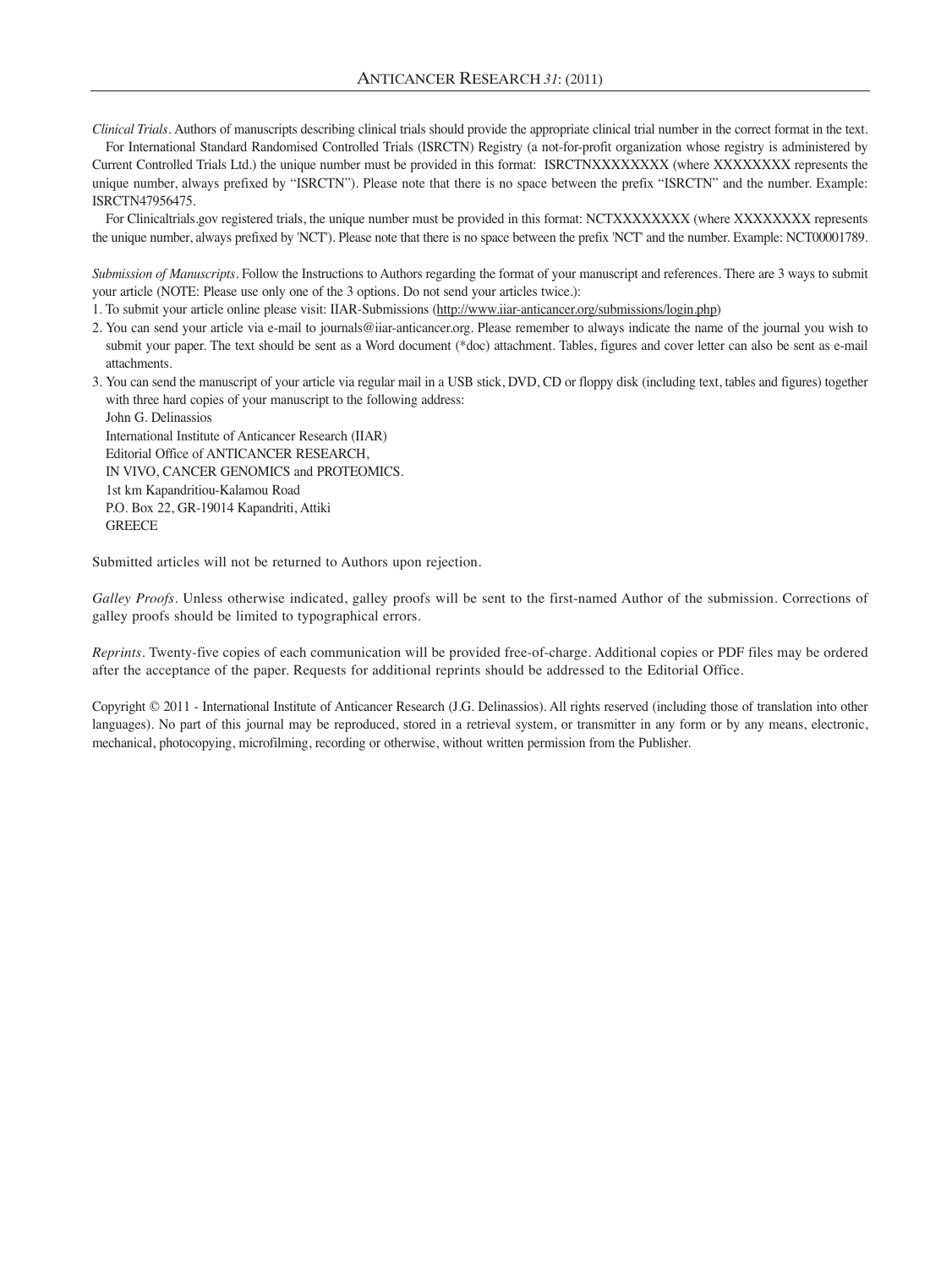| Immunohistochemical Expression and Prognostic Significance of CCND3, MCM2 and MCM7 in Hodgkin's<br>Lymhoma. A. MARNERIDES, T.P. VASSILAKOPOULOS, E. BOLTETSOU, G. LEVIDOU, M.K.<br>ANGELOPOULOU, I. THYMARA, M.-C. KYRTSONIS, V. PAPPI, O. TSOPRA, P. PANAYIOTIDIS, G.A.<br>PANGALIS, P. BERIS, E. PATSOURIS, P. KORKOLOPOULOU (Athens, Greece; Stockholm, Sweden) | 3585 |
|--------------------------------------------------------------------------------------------------------------------------------------------------------------------------------------------------------------------------------------------------------------------------------------------------------------------------------------------------------------------|------|
| Expression of Zinc Finger 23 Gene in Human Hepatocellular Carcinoma. Y. SHI, L. ZHENG, G. LUO, J. WEI,<br>J. ZHANG, Y. YU, Y. FENG, M. LI, N. XU (Changzhou, PR China; Lund, Sweden)                                                                                                                                                                               | 3595 |
| Interaction of CCND1 Genotype and Smoking Habit in Taiwan Lung Cancer Patients. T.-C. HSIA, C.-J. LIU,<br>C.-H. LIN, W.-S. CHANG, C.-C. CHU, L.-W. HANG, H.-Z. LEE, W.-C. LO, D.-T. BAU (Taichung,                                                                                                                                                                 | 3601 |
| Identification of The Distinctive Type i/XhoI+ Strain of Epstein-Barr Virus in Gastric Carcinoma in Peru. P.<br>ORDONEZ, C. KORIYAMA, S. DING, E. YOSHIWARA, A.H. CORVALAN, J. TAKANO, J.L. CHIRINOS,<br>J. WATANABE, J. MIYAGUI, H. HIDALGO, P. CHACON, V. LINARES, Y. EIZURU, S. AKIBA                                                                           | 3607 |
| Lower Serum Total Testosterone is Associated with Lymph Node Metastases in a Radical Prostatectomy Cohort<br>Study. C. KRATZIK, I. WOMASTEK, C. BIEGLMAYER, G. SCHATZL, J. LACKNER, C. FREIBAUER,                                                                                                                                                                  | 3615 |
| Vitamin D in Colorectal, Breast, Prostate and Lung Cancer: A Pilot Study. P. PAZDIORA, S. SVOBODOVA,<br>R. FUCHSOVA, R. KUČERA, M. PRAZAKOVA, J. VRZALOVA, A. NARSANSKA, M. STRAKOVA, I.<br>TRESKOVA, L. PECEN, V. TRESKA, L. HOLUBEC JR., M. PESEK, J. FINEK, O. TOPOLCAN (Pilsen;                                                                                | 3619 |
| Effect of Ibandronate on Disseminated Tumor Cells in the Bone Marrow of Patients with Primary Breast Cancer:<br>A Pilot Study. O. HOFFMANN, B. AKTAS, C. GOLDNAU, M. HEUBNER, C. OBERHOFF, R. KIMMIG,                                                                                                                                                              | 3623 |
| Association of Caveolin-1 Genotypes with Nasopharyngeal Carcinoma Susceptibility in Taiwan. Y.-A. TSOU,<br>C.-W. TSAI, M.-H. TSAI, W.-S. CHANG, F.-J. LI, Y.-F. LIU, C.-F. CHIU, C.-C. LIN, D.-T. BAU                                                                                                                                                              | 3629 |
| An Evaluation of Prognostic Value of Death-associated Protein Kinase 1 in Breast Cancer. S.-E. CHOU, C.-Y.<br>HUANG, S.-M. SHEEN-CHEN, Y.-W. LIU, C.-H. TSAI, Y.-H. LIN, C.-C. HUANG, R.-P. TANG                                                                                                                                                                   | 3633 |
|                                                                                                                                                                                                                                                                                                                                                                    | 3637 |
|                                                                                                                                                                                                                                                                                                                                                                    | 3639 |
|                                                                                                                                                                                                                                                                                                                                                                    | 3643 |
|                                                                                                                                                                                                                                                                                                                                                                    |      |

\* Reviews (pages 3489, 3503, 3543)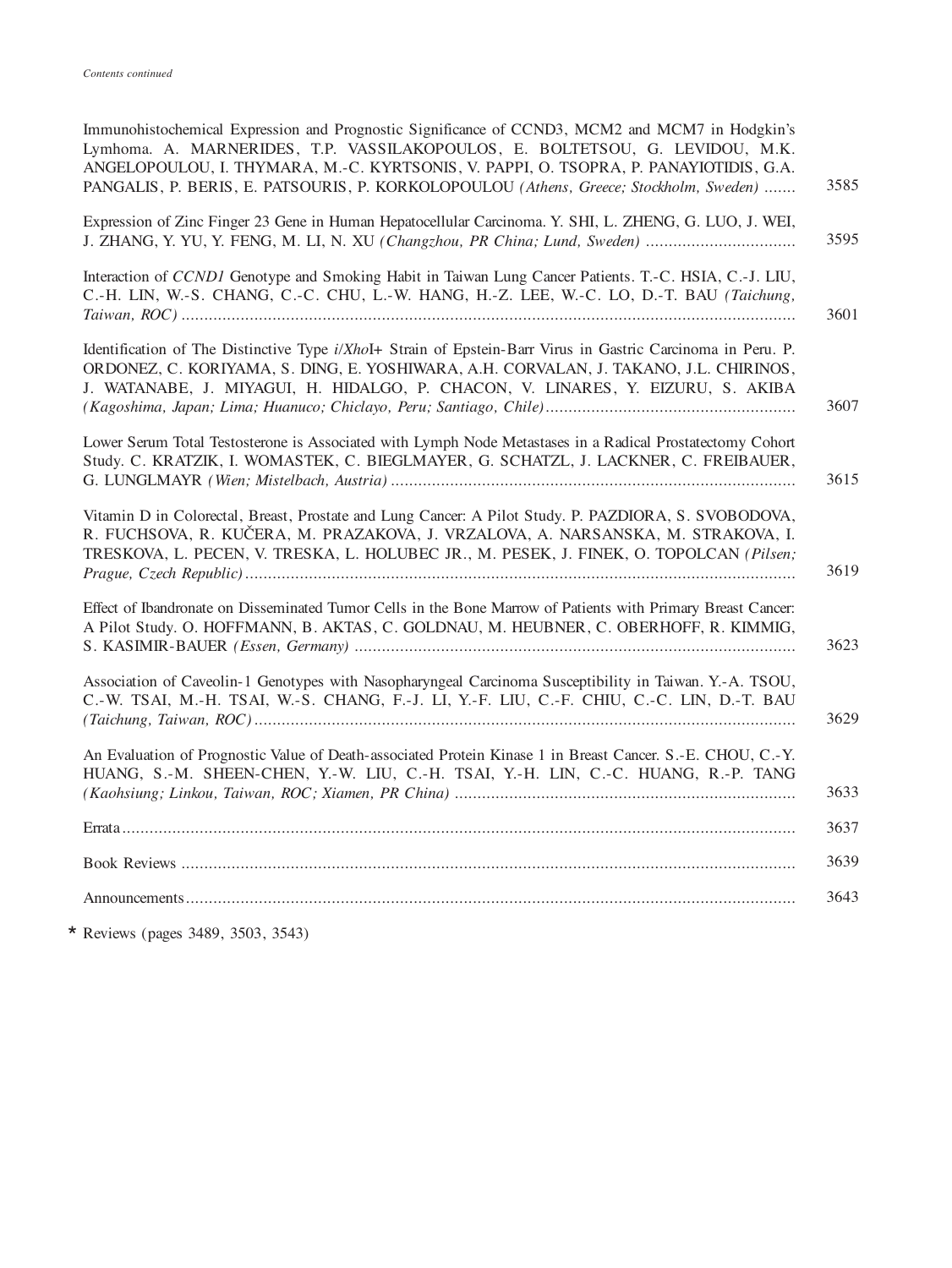|  | Oxaliplatin Scale and National Cancer Institute-Common Toxicity Criteria in the Assessment of Chemotherapy-<br>induced Peripheral Neuropathy. A.-L. KAUTIO, M. HAANPÄÄ, H. KAUTIAINEN, A. LEMINEN, E. KALSO,                                                                                          |
|--|-------------------------------------------------------------------------------------------------------------------------------------------------------------------------------------------------------------------------------------------------------------------------------------------------------|
|  | Bowel Complication during Robotic-assisted Laparoscopic Radical Prostatectomy. C.-F. HUNG, C.-K. YANG,                                                                                                                                                                                                |
|  | * Review: The Prognostic Role of Lymphovascular Invasion in Urothelial-cell Carcinoma of Upper and Lower                                                                                                                                                                                              |
|  | Sunitinib Re-challenge in Metastatic Renal Cell Carcinoma Treated Sequentially with Tyrosine Kinase Inhibitors                                                                                                                                                                                        |
|  | Significant Association of Caveolin-1 (CAVI) Genotypes with Breast Cancer in Taiwan, L.-C. LIU, C.-H. SU,<br>H.-C. WANG, C.-W. TSAI, W.-S. CHANG, C.-Y. HO, C.-I WU, F.-J. LI, C.-H. LIN, H.-Y. LANE, D.-T.                                                                                           |
|  | Endoscopic Appearance and Clinicopathological Character of Breast Cancer. D. YAMAMOTO, Y. TSUBOTA, H.<br>YOSHIDA, S. KANEMATSU, N. SUEOKA, Y. UEMURA, K. TANAKA, A-H. KWON (Osaka, Japan)                                                                                                             |
|  | Expression of Thymidylate Synthase and Dihydropyrimidine Dehydrogenase in Primary Oral Squamous Cell<br>Carcinoma and Corresponding Metastases in Cervical Lymph Nodes: Association with the Metastasis Suppressor<br>CD82. G. KAWASAKI, I. YOSHITOMI, S. YANAMOTO, S.-I. YAMADA, A. MIZUNO, M. UMEDA |
|  | Severe Late Complications in Patients with Uterine Cancer Treated with Postoperative Radiotherapy. G.<br>KASUYA, K. OGAWA, S. IRAHA, Y. NAGAI, M. SHIRAISHI, M. HIRAKAWA, H. SAMURA, T. TOITA,<br>Y. KAKINOHANA, W. KUDAKA, M. INAMINE, T. ARIGA, T. NISHIMAKI, Y. AOKI, S. MURAYAMA                  |
|  | Docetaxel plus 5-Fluorouracil and Cisplatin (DCF) Induction Chemotherapy for Locally Advanced<br>Borderline-resectable T4 Esophageal Cancer. T. YOKOTA, S. HATOOKA, T. URA, T. ABE, D. TAKAHARI,<br>K. SHITARA, M. NOMURA, C. KONDO, A. MIZOTA, Y. YATABE, M. SHINODA, K. MURO (Nagoya,               |
|  | * Review: The Role of Chemotherapy in Metastatic Gastric Cancer. F. PASINI, A.P. FRACCON, G. DE                                                                                                                                                                                                       |
|  | Hypofractionated Radiotherapy with or without IGRT in Prostate Cancer: Preliminary Report of Acute Toxicity.<br>M. VALERIANI, F. MONACO, M.F. OSTI, V. DE SANCTIS, G. MINNITI, R.M. ENRICI (Rome, Italy)                                                                                              |
|  | Changes in Serial Magnetic Resonance Spectroscopy Predict Outcome in High-grade Glioma During and After<br>Postoperative Radiotherapy. H. QUON, B. BRUNET, A. ALEXANDER, A. MURTHA, B. ABDULKARIM, D.<br>FULTON, M. SMERDELY, M. JOHNSON, R. URTASUN, S. PATEL, S. GHOSH, W. ROA (Edmonton, AB,       |
|  | Efficacy of Meloxicam in Combination with Preoperative Chemotherapy for Breast Cancer - Japan Breast Cancer<br>Research Network (JBCRN) 02-1 Trial. D. YAMAMOTO, S. IWASE, H. YOSHIDA, Y. KURODA, C.<br>YAMAMOTO, K. KITAMURA, H. ODAGIRI, Y. NAGUMO (Osaka; Tokyo; Fukuoka; Hirosaki, Japan)         |
|  | Metabolic Activation of Irinotecan during Intra-arterial Chemotherapy of Metastatic Colorectal Cancer. M. CZEJKA,<br>A. KISS, C. KOESSNER, R. TERKOLA, D. ETTLINGER, J. SCHUELLER (Vienna, Austria)                                                                                                   |
|  | Long-term Disease-free Survival Following Dendritic Cell Therapy and Resection of Small Bowel Melanoma<br>Metastases - A Case Report. K. VANDERLINDEN, S. WILGENHOF, N. VAN DE WINKEL, C. GEERS, K.<br>THIELEMANS, B. NEYNS, K. DE VOGELAERE, G. DELVAUX (Brussels, Belgium)                          |
|  |                                                                                                                                                                                                                                                                                                       |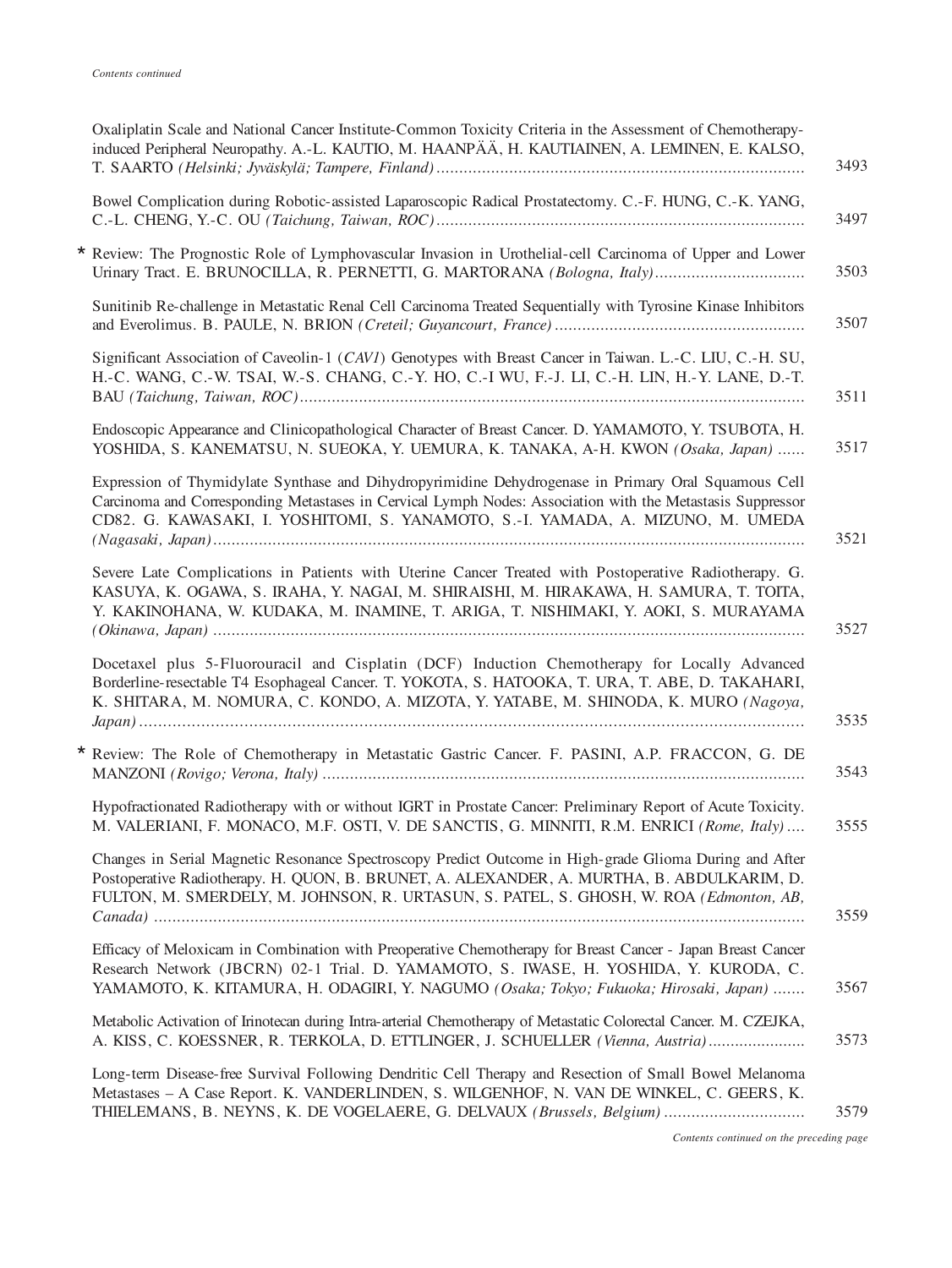| Antiproliferative Effects of N-Heterocyclic Indolyl Glyoxylamide Derivatives on Human Lung Cancer Cells. T.-<br>H. HUANG, S.-J. CHIU, P.-H. CHIANG, S.-H. CHIOU, W.-T. LI, C.-T. CHEN, C.A. CHANG, J.-C.                                                                                                       | 3407 |
|----------------------------------------------------------------------------------------------------------------------------------------------------------------------------------------------------------------------------------------------------------------------------------------------------------------|------|
| Tumor Endothelial Marker 8 Expression in Triple-negative Breast Cancer. L.G. GUTWEIN, S.Z. AL-QURAN,<br>S. FERNANDO, B.S. FLETCHER, E.M. COPELAND, S.R. GROBMYER (Gainesville, FL, USA)                                                                                                                        | 3417 |
| <b>Clinical Studies</b>                                                                                                                                                                                                                                                                                        |      |
| Clinical Value of Combined Detection of Serum Matrix Metalloproteinase-9, Heparanase, and Cathepsin for<br>Determining Ovarian Cancer Invasion and Metastasis. W. ZHANG, H.-C. YANG, Q. WANG, Z.-J. YANG, H.<br>CHEN, S.-M. WANG, Z.-M. PAN, B.-J. TANG, Q.Q. LI, L. LI (Guangxi, PR China; Bethesda, MD, USA) | 3423 |
| Case Report of Pneumatosis Intestinalis Secondary to Sunitinib Treatment for Refractory Gastrointestinal Stromal<br>Tumor. A. JARKOWSKI III, R. HARE, V. FRANCESCUTTI, N. WILKINSON, N. KHUSHALANI (Buffalo,                                                                                                   | 3429 |
| Diagnostic Value of 16 Cellular Tumor Markers for Metastatic Thyroid Cancer: An Immunohistochemical Study.<br>H. LIANG, Y. ZHONG, Z. LUO, Y. HUANG, H. LIN, S. ZHAN, K. XIE, Q.Q. LI (Beihai; Nanning; Pingnal;                                                                                                | 3433 |
| Conventional Cytogenetics and Breakpoint Distribution by Fluorescent In Situ Hybridization in Patients with<br>Malignant Hemopathies Associated with $inv(3)(q21;q26)$ and $t(3;3)(q21;q26)$ . E. DE BRAEKELEER, N.<br>DOUET-GUILBERT, A. BASINKO, C. BOVO, N. GUÉGANIC, M.-J. LE BRIS, F. MOREL, M. DE        | 3441 |
| Phase II Study of Topotecan with Cisplatin in Japanese Patients with Small Cell Lung Cancer. Y. HOSOMI, M.<br>SHIBUYA, S. NIHO, Y. ICHINOSE, K. KIURA, H. SAKAI, K. TAKEDA, S. KUDO, K. EGUCHI, K.<br>MATSUI, N. MASUDA, M. ANDO, K. WATANABE (Tokyo; Chiba; Fukuoka; Okayama; Saitama; Osaka;                 | 3449 |
| Erlotinib in First-line Therapy for Non-small Cell Lung Cancer: A Prospective Phase II Study. D.R. CHOI,<br>D.H. LEE, C.-M. CHOI, S.-W. KIM, C. SUH, J.-S. LEE (Seoul, Republic of Korea)                                                                                                                      | 3457 |
| Clinicopathological Study of Poorly Differentiated Colorectal Adenocarcinomas: Comparison between Solid-type<br>and Non-solid-type Adenocarcinomas. K. KOMORI, Y. KANEMITSU, S. ISHIGURO, Y. SHIMIZU, T. SANO,<br>S. ITO, T. ABE, Y. SENDA, K. MISAWA, Y. ITO, N. UEMURA, T. KATO (Nagoya, Aichi, Japan)       | 3463 |
| Uterobrush Method in the Detection of Endometrial Pathology. C. IAVAZZO, G. VORGIAS, G.<br>MASTORAKOS, G. STEFANATOU, A. PANOUSSI, A. ALEXIADOU, S. PLYTA, C. LEKKA, N.<br>KALINOGLOU, V. DERTIMAS, T. AKRIVOS, S. FOTIOU (Athens; Piraeus, Greece)                                                            | 3469 |
| Expression Status of Ribonucleotide Reductase Small Subunits hRRM2/p53R2 as Prognostic Biomarkers in<br>Stage I and II Non-small Cell Lung Cancer. N.-Y. HSU, J.-Y. WU, X. LIU, Y. YEN, C.-Y. CHEN, M.-C.<br>CHOU, C.-H. LIN, H. LEE, Y.-W. CHENG (Taichung; Hsinchu, Taiwan, ROC; Duarte, CA, USA)            | 3475 |
| Patterns of Failures in Endometrial Cancer: Clinicopathological Variables Predictive of the Risk of Local, Distant<br>and Retroperitoneal Failure. A. GADDUCCI, S. COSIO, M.G. FABRINI, A. FANUCCHI, C. BARSOTTI,                                                                                              | 3483 |
| * Review: No Detection of BK Virus, JC Virus, KI, WU and Merkel Cell Polyomaviruses in Cerebrospinal Fluid<br>of Patients with Neurological Complications after Hematopoetic Stem Cell Transplantation. J. RUBIN, G.<br>GIRAUD, P. PRIFTAKIS, K. WIDE, B. GUSTAFSSON, T. RAMQVIST, T. DALIANIS (Stockholm;     | 3489 |
|                                                                                                                                                                                                                                                                                                                |      |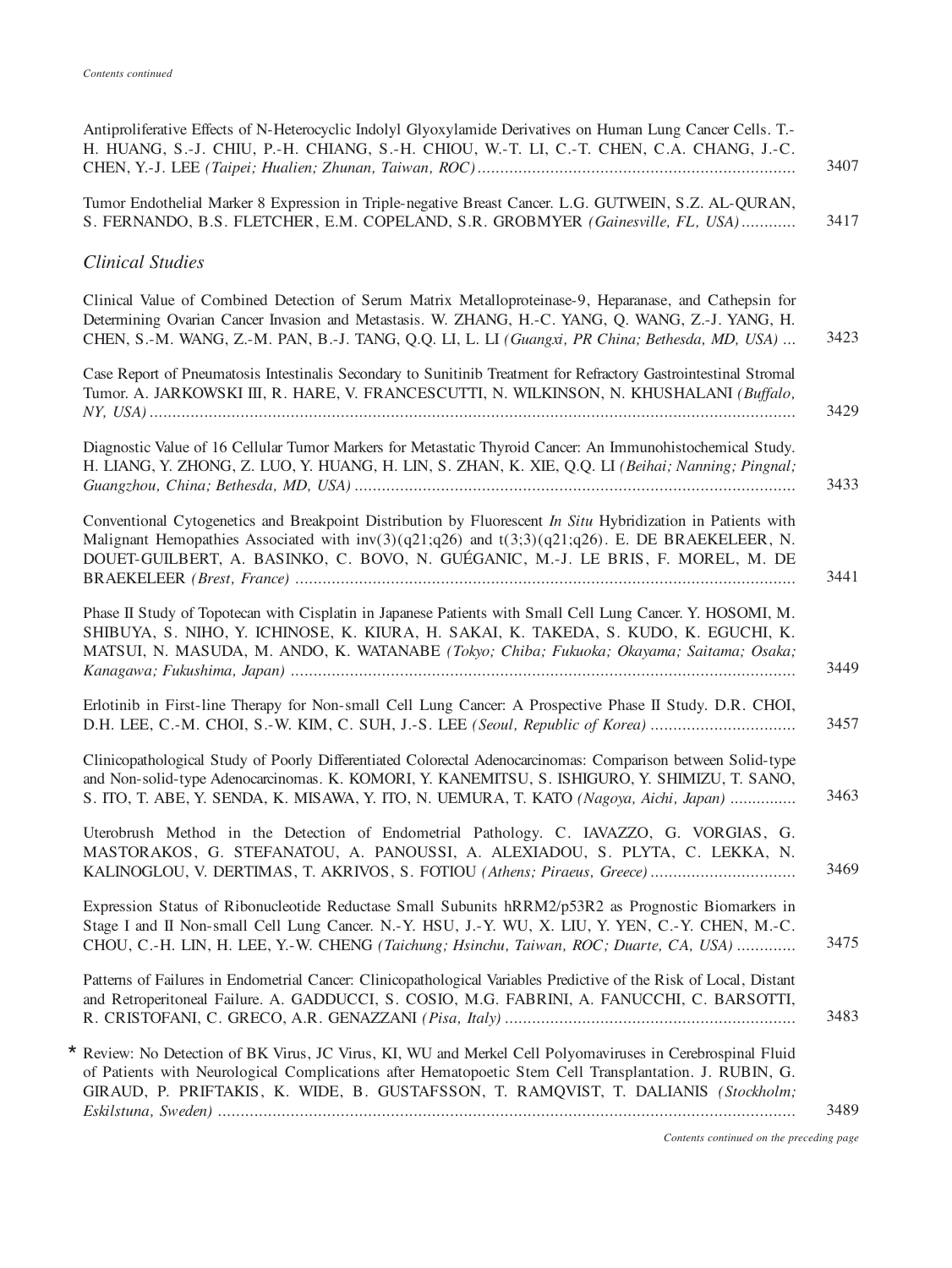| Polo-like Kinase 1 Inhibition as a New Therapeutic Modality in Therapy of Cholangiocarcinoma. S. THRUM,<br>3289                                                                                                                                                                                           |
|-----------------------------------------------------------------------------------------------------------------------------------------------------------------------------------------------------------------------------------------------------------------------------------------------------------|
| Phytoestrogens Induce Apoptosis via Extrinsic Pathway, Inhibiting Nuclear Factor-KB Signaling in HER2-<br>overexpressing Breast Cancer Cells. H.S. SEO, HAN SEOK CHOI, HYEONG SIM CHOI, Y.K. CHOI, J.-Y.<br>3301                                                                                          |
| Biodistribution of <sup>131</sup> I-labeled Anti-CK8 Monoclonal Antibody in HNSCC in Xenotransplanted SCID Mice. M.<br>ANDRATSCHKE, C.W. LUEBBERS, V. JOHANNSON, B. SCHMITT, B. MACK, R. ZEIDLER, S. LANG,<br>3315                                                                                        |
| Combination of Resveratrol and Antiandrogen Flutamide Has Synergistic Effect on Androgen Receptor Inhibition<br>3323                                                                                                                                                                                      |
| Up-regulation of 42 kDa Tubulin Alpha-6 Chain Fragment in Well-differentiated Hepatocellular Carcinoma<br>Tissues from Patients Infected with Hepatitis C Virus. Y. KURAMITSU, M. TAKASHIMA, Y. YOKOYAMA,<br>N. IIZUKA, T. TAMESA, J.K. AKADA, Y. WANG, T. TODA, I. SAKAIDA, K. OKITA, M. OKA, K.<br>3331 |
| Effects of Non-motorized Voluntary Running on Experimental and Spontaneous Metastasis in Mice. L. YAN,<br>3337                                                                                                                                                                                            |
| Differential Expression of Apoptosis, Cell Cycle Regulation and Intermediate Filament Genes in Oral Squamous<br>Cell Carcinomas Associated with Toombak Use in Sudan. M.M. JALOULI, J. JALOULI, D. SAPKOTA, S.O.<br>3345                                                                                  |
| ERas Enhances Resistance to CPT-11 in Gastric Cancer. E. KUBOTA, H. KATAOKA, M. TANAKA, Y.<br>OKAMOTO, M. EBI, Y. HIRATA, K. MURAKAMI, T. MIZOSHITA, T. SHIMURA, Y. MORI, S. TANIDA,<br>3353                                                                                                              |
| Antitumor Effect of New HER2 Peptide Vaccination Based on B Cell Epitope. H. MIYAKO, Y. KAMETANI, I.<br>KATANO, R. ITO, B. TSUDA, A. FURUKAWA, Y. SAITO, D. ISHIKAWA, K. OGINO, S. SASAKI, K. IMAI,<br>3361<br>S. HABU, H. MAKUUCHI, Y. TOKUDA (Kanagawa; Saitama; Tokushima; Hokkaido; Tokyo, Japan)     |
| Effects of Acute and Chronic Hypoxia on the Radiosensitivity of Gastric and Esophageal Cancer Cells. Y. KATO,<br>M. YASHIRO, Y. FUYUHIRO, S. KASHIWAGI, J. MATSUOKA,T. HIRAKAWA, S. NODA, N. AOMATSU,<br>3369<br>T. HASEGAWA, T. MATSUZAKI, T. SAWADA, M. OHIRA, K. HIRAKAWA (Osaka, Japan)               |
| Down-regulation of EGFL8: A Novel Biomarker for Advanced Gastric Cancer. F. WU, A. SHIRAHATA, K.<br>SAKURABA, Y. KITAMURA, T. GOTO, M. SAITO, K. ISHIBASHI, G. KIGAWA, H. NEMOTO, Y.<br>3377                                                                                                              |
| Increased Soluble Leptin Receptor Levels Are Associated with Advanced Tumor Stage in Colorectal Cancer<br>Patients. V. TUTINO, M. NOTARNICOLA, V. GUERRA, D. LORUSSO, M.G. CARUSO (Castellana Grotte,<br>3381                                                                                             |
| Low-Dose Combinations of LBH589 and TRAIL Can Overcome TRAIL-resistance in Colon Cancer Cell Lines.<br>S.-C. LEE, H.-J. CHEONG, S.-J. KIM, J. YOON, HAN JO KIM, K.H. KIM, S.H. KIM, HYUN JUNG KIM,<br>S.B. BAE, C.-K. KIM, N. LEE, K.T. LEE, S.K. PARK, D.S. HONG, H.S. PARK, J.-H. WON (Seoul;<br>3385   |
| Thiamine Supplementation Attenuated Hepatocellular Carcinoma in the Atp7b Mouse Model of Wilson's Disease.<br>3395                                                                                                                                                                                        |
| Effects of Cytokinins, Cytokinin Ribosides and their Analogs on the Viability of Normal and Neoplastic Human<br>Cells. S. CASATI, R. OTTRIA, E. BALDOLI, E. LOPEZ, J.A.M. MAIER, P. CIUFFREDA (Milan, Italy)<br>3401                                                                                      |